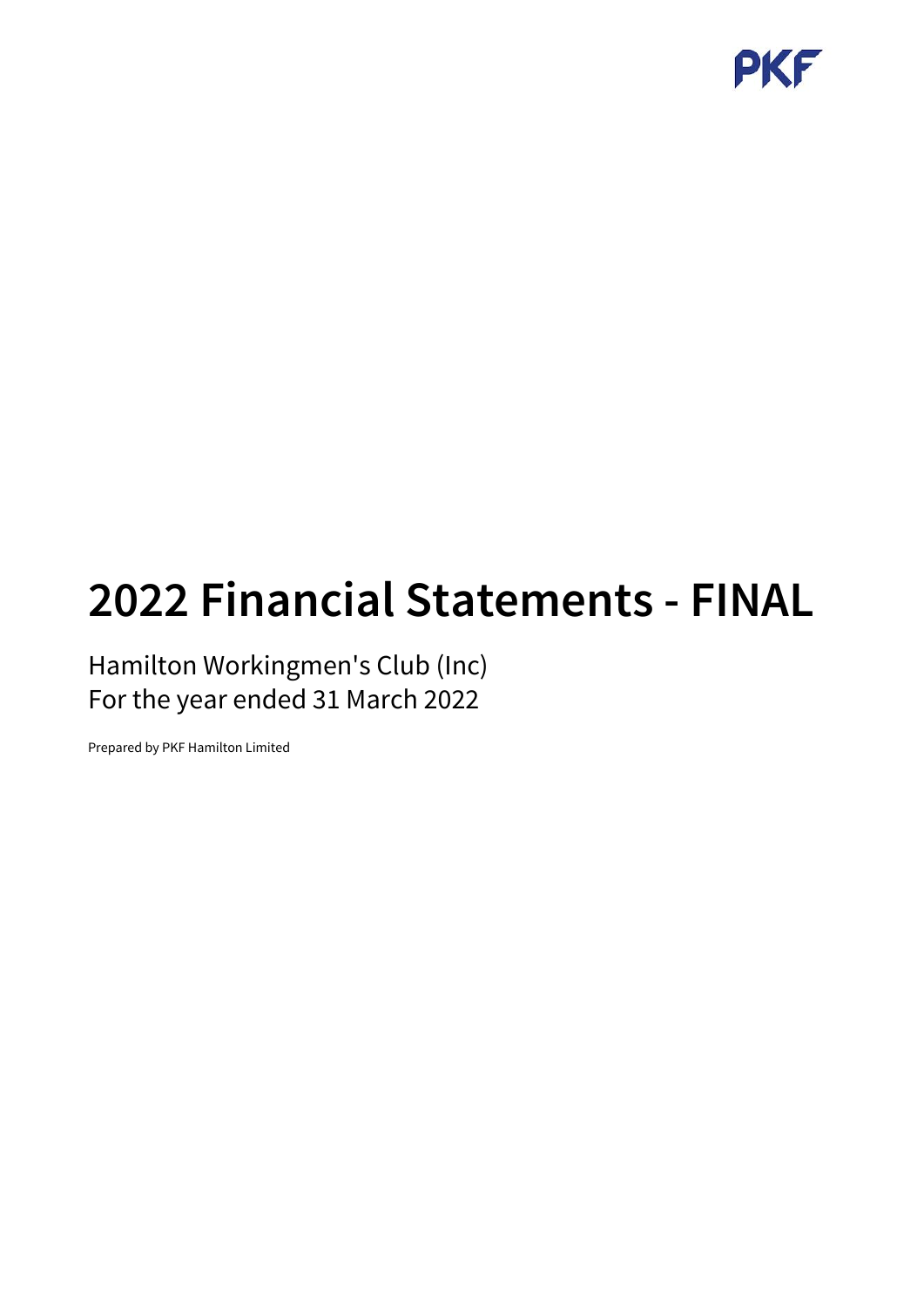

### **Contents**

- Directory
- Auditor's Report
- Divisional & Combined Statement of Financial Performance
- Statement of Movements in General Funds
- Statement of Financial Position
- Statement of Cash Flows
- Notes to the Financial Statements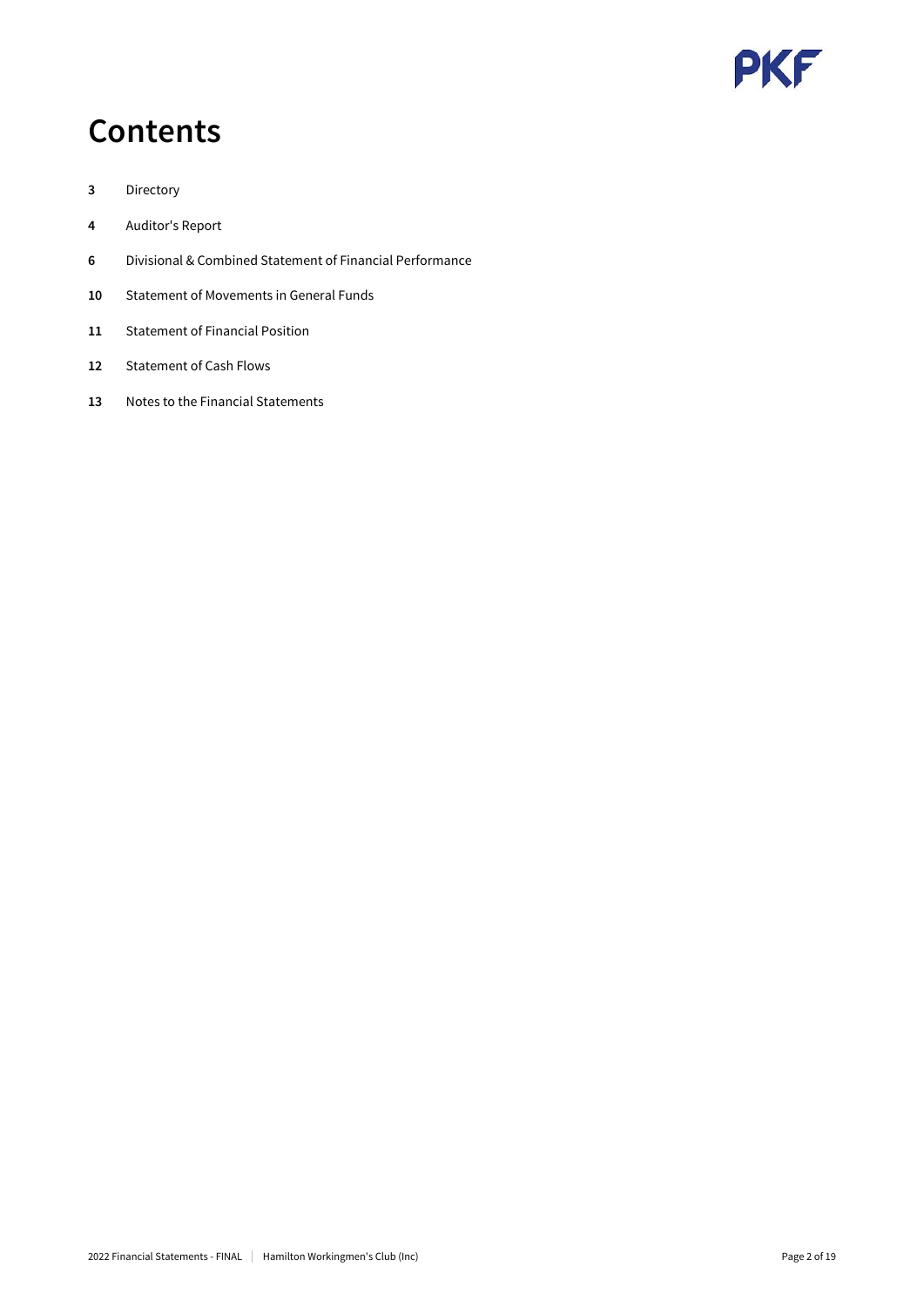

## **Directory**

### **Hamilton Workingmen's Club (Inc) For the year ended 31 March 2022**

#### **Nature of Business**

Leisure and Recreation

#### **Address**

20 King Street HAMILTON

#### **Date Formed**

30 September 1955

#### **Governance**

President - Brian Simpson Treasurer - Roger Donaldson

#### **Chartered Accountants**

PKF Hamilton Limited 1026 Victoria Street HAMILTON

#### **Bankers**

ANZ

#### **Solicitors**

Norris Ward McKinnon HAMILTON

#### **IRD Number**

010-635-136

#### **Auditor**

KPMG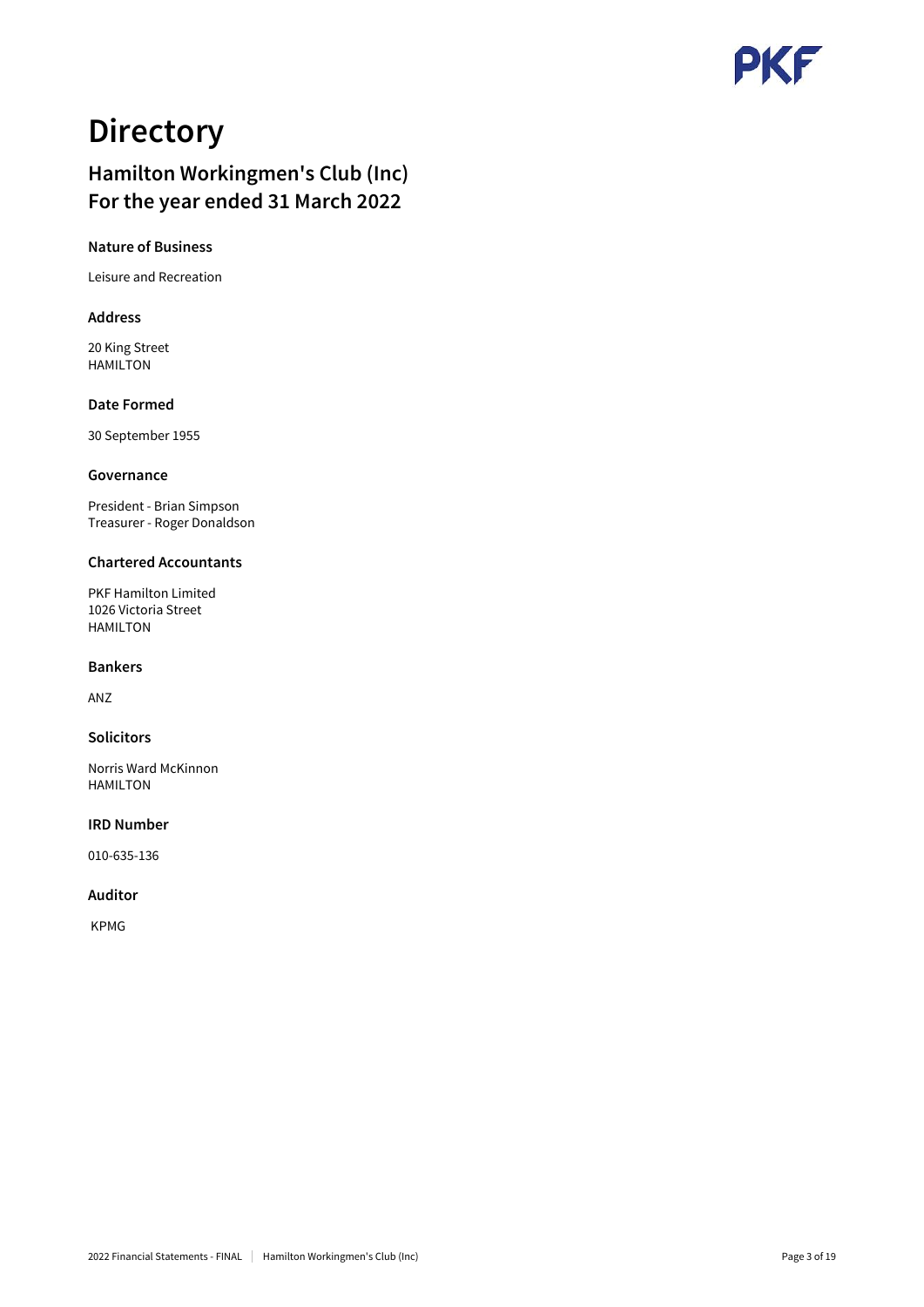

# Independent Auditor's Report

To the members of Hamilton Workingmen's Club Incorporated

#### **Report on the audit of the financial statements**

#### **Opinion**

In our opinion, the financial statements of Hamilton Workingmen's Club Incorporated (the 'Incorporated Society') on pages 6 to 19:

i. Present fairly in all material respects the Incorporated Society's financial position as at 31 March 2022 and its financial performance and cash flows for the year ended on that date in accordance with Public Benefit Entity Standards Reduced Disclosure Regime (Not For Profit).

We have audited the accompanying financial statements which comprise:

— The statement of financial position as at 31 March 2022;

— The statements of divisional & combined statement of financial performance, movements in general funds and cash flows for the year then ended; and

— Notes, including a summary of significant accounting policies and other explanatory information.



We conducted our audit in accordance with International Standards on Auditing (New Zealand) ('ISAs (NZ)'). We believe that the audit evidence we have obtained is sufficient and appropriate to provide a basis for our opinion.

We are independent of the Incorporated Society in accordance with Professional and Ethical Standard 1 *International Code of Ethics for Assurance Practitioners (Including International Independence Standards) (New Zealand)* issued by the New Zealand Auditing and Assurance Standards Board and the International Ethics Standards Board for Accountants' *International Code of Ethics for Professional Accountants (including International Independence Standards)* ('IESBA Code'), and we have fulfilled our other ethical responsibilities in accordance with these requirements and the IESBA Code.

Our responsibilities under ISAs (NZ) are further described in the *Auditor's responsibilities for the audit of the financial statements* section of our report.

Subject to certain restrictions, partners and employees of our firm may also deal with the Incorporated Society on normal terms within the ordinary course of trading activities of the business of the Incorporated Society. These matters have not impaired our independence as auditor of the Incorporated Society. The firm has no other relationship with, or interest in, the Incorporated Society.

### **Other information**

The Executive Committee, on behalf of the Incorporated Society, are responsible for the other information included in the entity's financial statements. Our opinion on the financial statements does not cover any other information and we do not express any form of assurance conclusion thereon.

In connection with our audit of the financial statements our responsibility is to read the other information and, in doing so, consider whether the other information is materially inconsistent with the financial statements or our knowledge obtained in the audit or otherwise appears materially misstated. If, based on the work we have performed, we conclude that there is a material misstatement of this other information, we are required to report that fact. We have nothing to report in this regard.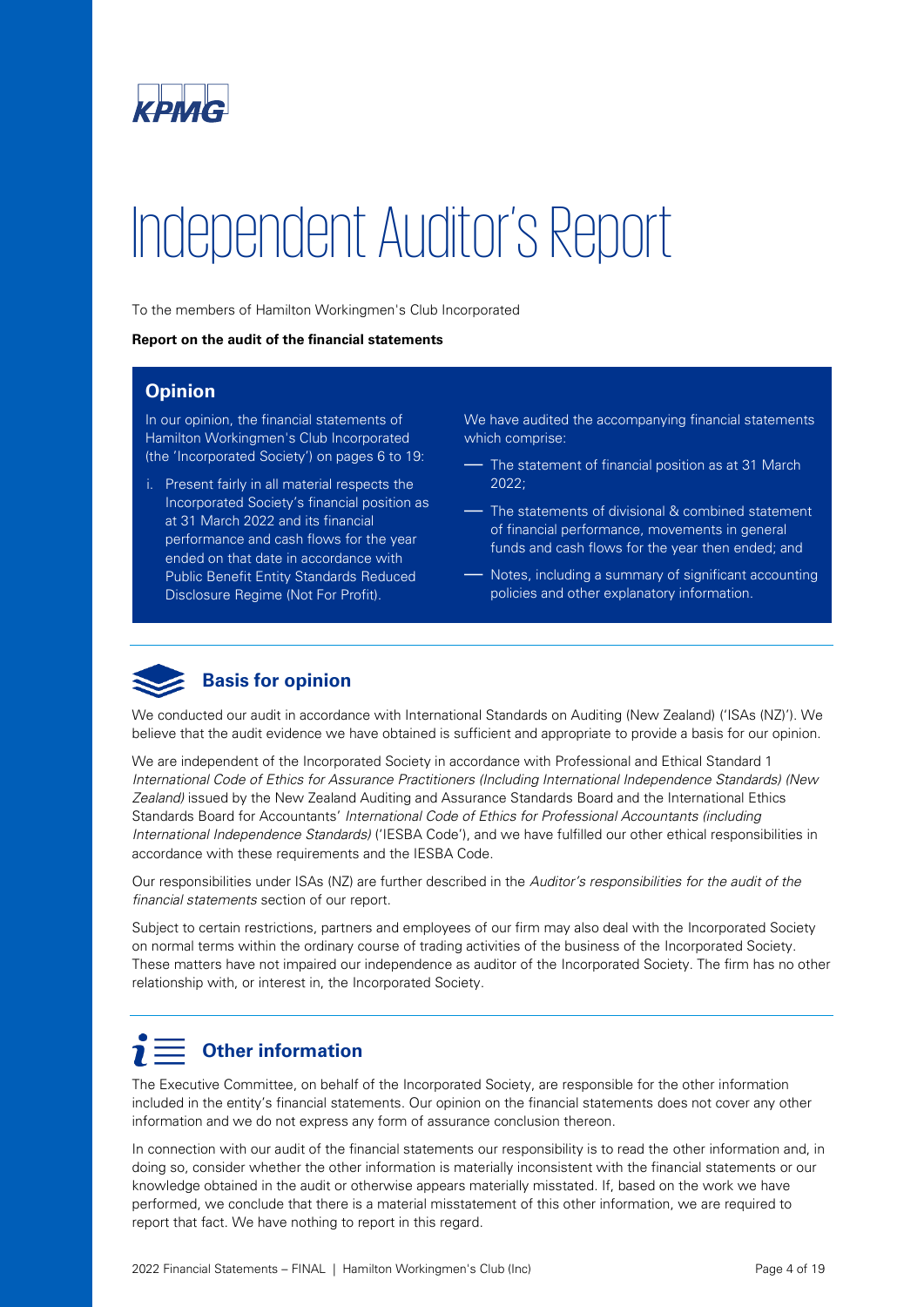

# **Use of this independent auditor's report**

This independent auditor's report is made solely to the readers of the financial report as a body. Our audit work has been undertaken so that we might state to the members those matters we are required to state to them in the independent auditor's report and for no other purpose. To the fullest extent permitted by law, we do not accept or assume responsibility to anyone other than the members as a body for our audit work, this independent auditor's report, or any of the opinions we have formed.

### **Responsibilities of the Executive Committee for the financial statements**

The Executive Committee, on behalf of the Incorporated Society, are responsible for:

- The preparation and fair presentation of the financial statements in accordance with generally accepted accounting practice in New Zealand (being Public Benefit Entity Standards Reduced Disclosure Regime (Not For Profit));
- Implementing necessary internal control to enable the preparation of a set of financial statements that is fairly presented and free from material misstatement, whether due to fraud or error; and
- Assessing the ability to continue as a going concern. This includes disclosing, as applicable, matters related to going concern and using the going concern basis of accounting unless they either intend to liquidate or to cease operations or have no realistic alternative but to do so.

### **Auditor's responsibilities for the audit of the financial statements**

Our objective is:

- To obtain reasonable assurance about whether the financial statements as a whole are free from material misstatement, whether due to fraud or error; and
- To issue an independent auditor's report that includes our opinion.

Reasonable assurance is a high level of assurance but is not a guarantee that an audit conducted in accordance with ISAs NZ will always detect a material misstatement when it exists.

Misstatements can arise from fraud or error. They are considered material if, individually or in the aggregate, they could reasonably be expected to influence the economic decisions of users taken on the basis of these financial statements.

A further description of our responsibilities for the audit of these financial statements is located at the External Reporting Board (XRB) website at:

http://www.xrb.govt.nz/standards-for-assurance-practitioners/auditors-responsibilities/audit-report-8/

This description forms part of our independent auditor's report.

MG

KPMG Hamilton 19 May 2022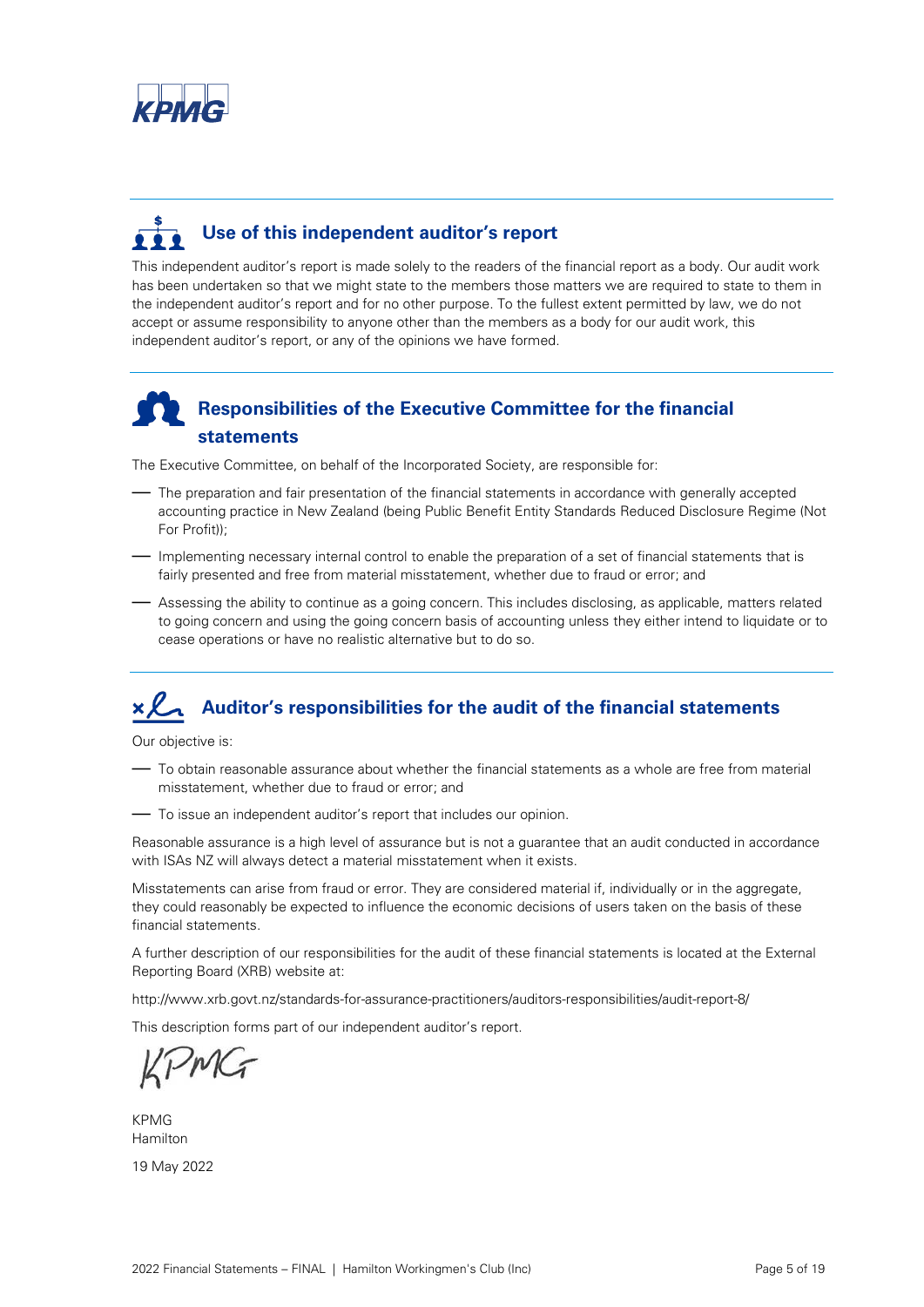

# **Divisional & Combined Statement of Financial Performance**

**Hamilton Workingmen's Club (Inc)**

**For the year ended 31 March 2022**

|                                                    | <b>NOTES</b>   | 2022      | 2021      |
|----------------------------------------------------|----------------|-----------|-----------|
| <b>Bar Trading Account</b>                         |                |           |           |
| Income                                             | $\overline{2}$ | 917,261   | 1,044,299 |
| Expenses                                           |                | 286,220   | 339,891   |
| Net Profit/(Loss) from Bar Trading Account         |                | 631,041   | 704,407   |
| <b>Club Vehicles</b>                               |                |           |           |
| Income                                             | 2              | 29,722    | 35,443    |
| Expenses                                           |                | 86,608    | 93,069    |
| Net Profit/(Loss) from Club Vehicles               |                | (56, 886) | (57, 626) |
| <b>Gaming Machine Accounts - Main Club</b>         |                |           |           |
| Income                                             | 2              | 983,744   | 1,169,475 |
| Expenses                                           |                | 414,100   | 458,663   |
| Net Profit/(Loss) from Gaming Machine Accounts     |                | 569,644   | 710,811   |
| <b>Snooker Trading Account</b>                     |                |           |           |
| Income                                             | $\overline{2}$ | 1,392     | 2,048     |
| Expenses                                           |                | 3,123     | 3,000     |
| Net Profit/(Loss) from Snooker Trading Account     |                | (1, 732)  | (952)     |
| 8 Ball/Pool Trading Account                        |                |           |           |
| Income                                             | 2              | 1,653     | 2,302     |
| Expenses                                           |                | 2,027     | 1,500     |
| Net Profit/(Loss) from 8 Ball/Pool Trading Account |                | (374)     | 802       |
| <b>Off Licence Accounts</b>                        |                |           |           |
| Income                                             | 2              | 2,173     | 6,037     |
| Expenses                                           |                | 1,651     | 4,660     |
| Net Profit/(Loss) from Off Licence Accounts        |                | 521       | 1,377     |
| <b>Conference Facility Hire</b>                    |                |           |           |
| Income                                             | $\overline{2}$ | 757       | 1,152     |
| Net Profit/(Loss) from Conference Facility Hire    |                | 757       | 1,152     |
| <b>Pavilion Bar Trading Account</b>                |                |           |           |
| Income                                             | $\overline{2}$ | 76,254    | 79,294    |
| Expenses                                           |                | 98,300    | 98,418    |

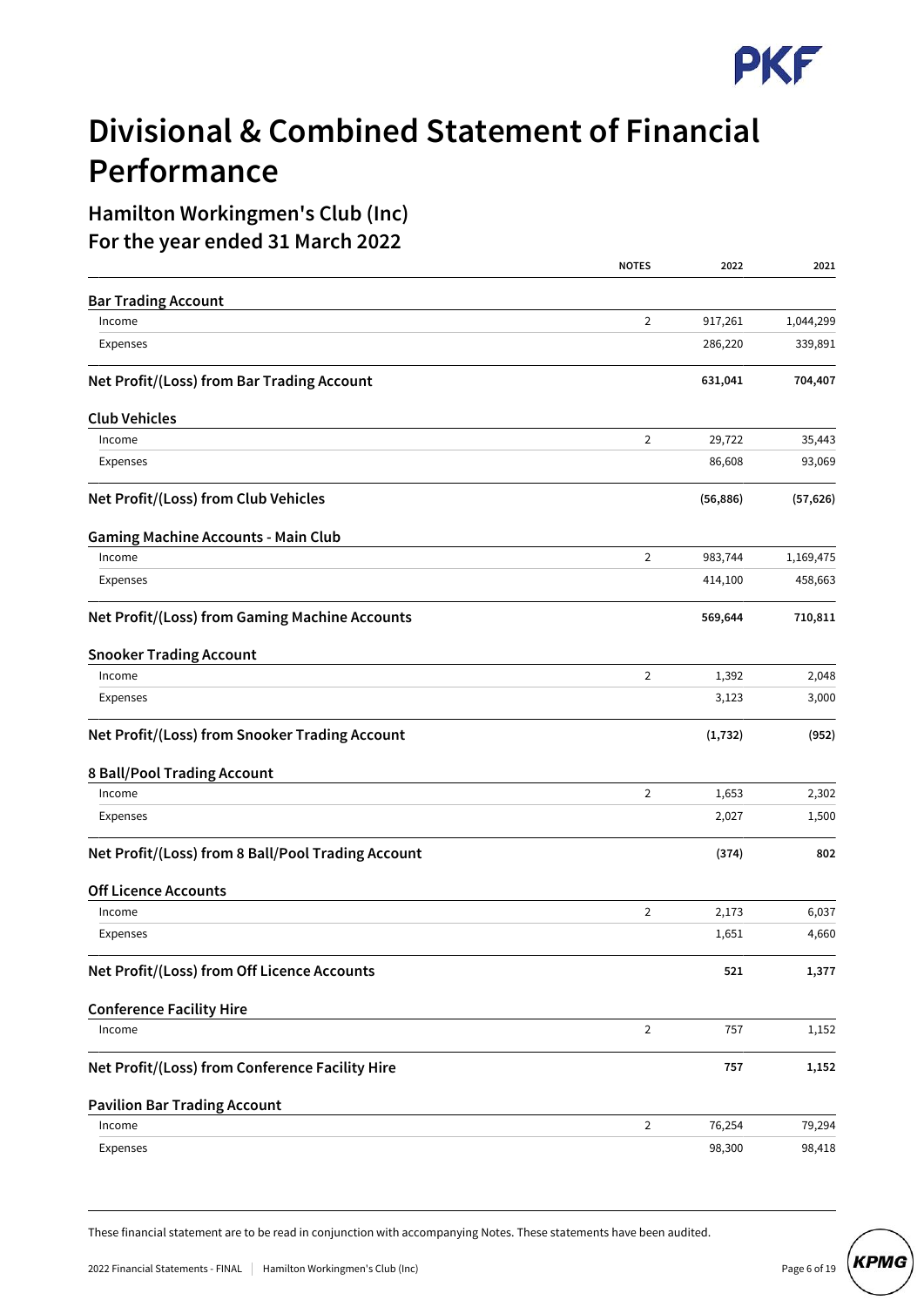

|                                                           | <b>NOTES</b>   | 2022      | 2021      |
|-----------------------------------------------------------|----------------|-----------|-----------|
|                                                           |                |           |           |
| Net Profit/(Loss) from Pavilion Bar Trading Account       |                | (22,046)  | (19, 124) |
| <b>Gaming Machine Account - Pavilion</b>                  |                |           |           |
| Expenses                                                  |                | 113       |           |
| Net Profit/(Loss) from Gaming Machine Account - Pavilion  |                | (113)     |           |
| <b>Commercial Rental Account</b>                          |                |           |           |
| Income                                                    | 2              | 221,527   | 195,920   |
| Expenses                                                  |                | 119,966   | 130,724   |
| Net Profit/(Loss) from Rental                             |                | 101,561   | 65,196    |
| Restaurant                                                |                |           |           |
| Income                                                    | $\overline{2}$ | 728,302   | 792,355   |
| Expenses                                                  |                | 808,457   | 803,672   |
| Net Profit/(Loss) from Restaurant                         |                | (80, 155) | (11, 317) |
| <b>Divisional Income</b>                                  |                |           |           |
| Surplus/(Deficit) from Bar Trading Account                |                | 631,041   | 704,407   |
| Surplus/(Deficit) from Club Vehicles                      |                | (56, 886) | (57, 626) |
| Surplus/(Deficit) from Gaming Machine Account - Main Club |                | 569,644   | 710,811   |
| Surplus/(Deficit) from Snooker Trading Account            |                | (1, 732)  | (952)     |
| Surplus/(Deficit) from 8 Ball/Pool Trading Account        |                | (374)     | 802       |
| Surplus/(Deficit) from Off Licence Trading Account        |                | 521       | 1,377     |
| Surplus/(Deficit) from Pavilion Bar Trading Account       |                | (22,046)  | (19, 124) |
| Surplus/(Deficit) from Gaming Machine Account - Pavilion  |                | (113)     |           |
| Surplus/(Deficit) from Conference Facility Hire           |                | 757       | 1,152     |
| Surplus/(Deficit) from Rental Statement                   |                | 101,561   | 65,196    |
| Surplus/(Deficit) from Restaurant                         |                | (80, 155) | (11, 317) |
| <b>Total Divisional Income</b>                            |                | 1,142,218 | 1,394,727 |
| <b>Operating Income</b>                                   |                |           |           |
| <b>Interest Received</b>                                  | $\overline{2}$ | 303       | 241       |
| Covid Wage Subsidy Received                               | $\overline{2}$ | 345,066   | 535,334   |
| Resurgence Support Subsidy                                | $\overline{2}$ | 153,391   |           |
| Rent Received - Commerce Street Flat                      | $\overline{2}$ | 30,660    | 26,990    |
| Rebates                                                   | $\overline{2}$ | 22,819    | 18,330    |
| Cigarette Commission                                      | $\overline{2}$ | 1,247     | 1,372     |
| Housie Income                                             | $\overline{2}$ | 1,917     | 627       |
| Subscription Income                                       | $\overline{2}$ | 176,497   | 181,005   |
| Inhouse Advertising Income                                | $\overline{2}$ |           | 125       |
| <b>Donations Received</b>                                 | $\overline{2}$ |           | 4,000     |
| <b>Total Operating Income</b>                             |                | 731,902   | 768,024   |
| <b>Net Revenue</b>                                        |                | 1,874,120 | 2,162,751 |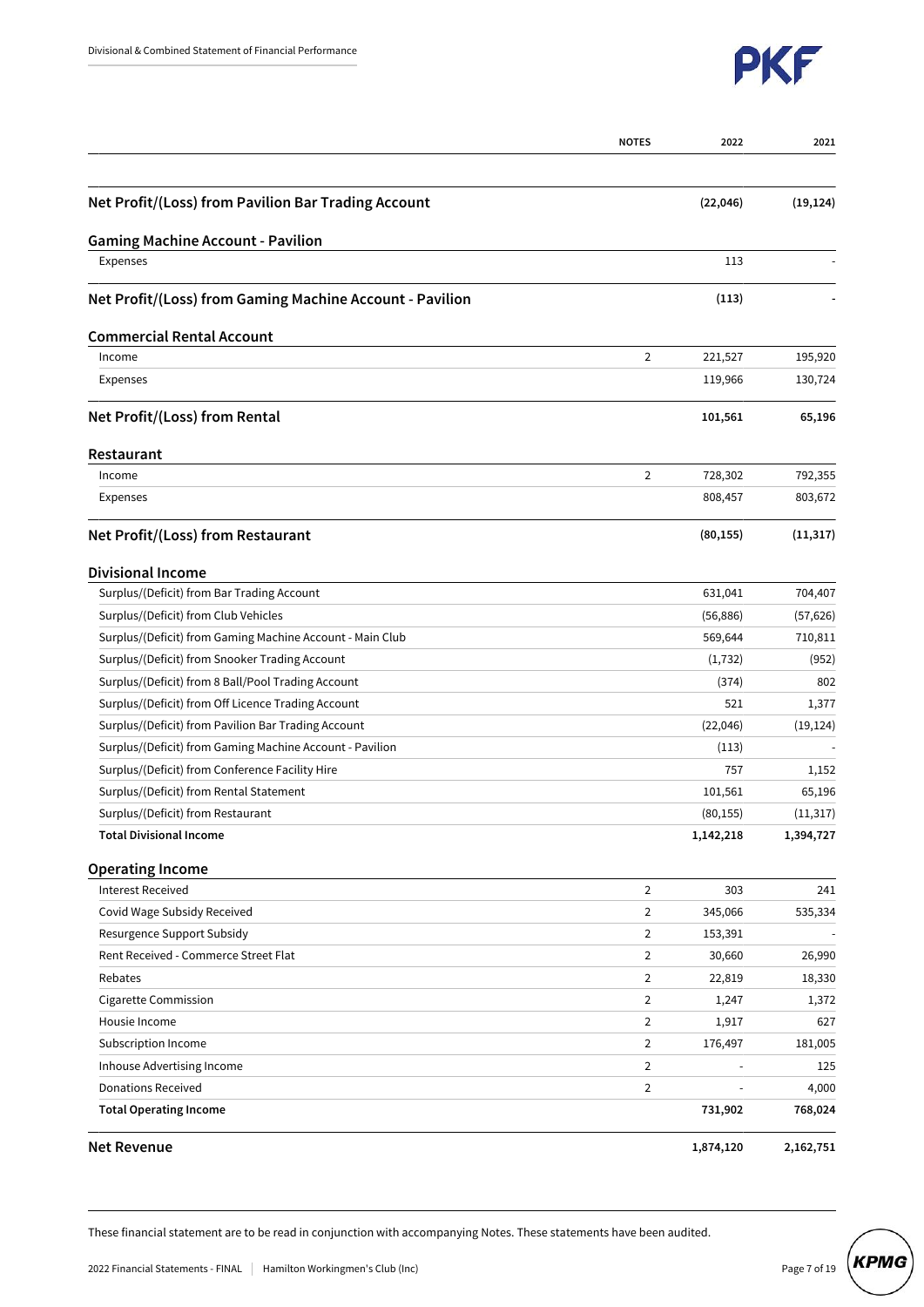

|                                                             | <b>NOTES</b> | 2022      | 2021      |
|-------------------------------------------------------------|--------------|-----------|-----------|
| <b>Less Expenses</b>                                        |              |           |           |
| <b>Accident Compensation</b>                                |              | 9,413     | 11,861    |
| Accounting & Legal Fees                                     |              | 22,075    | 24,710    |
| Advertising                                                 |              | 7,603     | 5,685     |
| <b>Audit Fees</b>                                           |              | 17,500    | 16,758    |
| <b>Bank Fees</b>                                            |              | 8,668     | 9,492     |
| <b>Bar Sundries</b>                                         |              | 10,271    | 11,410    |
| Cleaning & Laundry                                          |              | 144,953   | 149,773   |
| <b>Computer Expenses</b>                                    |              | 29,652    | 31,544    |
| Darts tournament (net)                                      |              | 4,854     | (1, 587)  |
| <b>Equipment Hire</b>                                       |              | 7,114     | 6,733     |
| Honoraria                                                   |              | 40,596    | 40,596    |
| Hospitality                                                 |              | 9,152     | 9,501     |
| Hospitality - Happy Hour                                    |              | 28,969    | 28,938    |
| Insurance                                                   |              | 46,776    | 42,670    |
| Interest - Bank                                             |              | 76,554    | 99,926    |
| Interest - Creditors                                        |              |           | 5,085     |
| Light & Heating                                             |              | 76,539    | 79,038    |
| Membership Draws                                            |              | 11,528    | 19,234    |
| Permits, Licences and Fees                                  |              | 41,226    | 40,750    |
| Postage                                                     |              | 3,065     | 3,913     |
| Printing and Stationery                                     |              | 21,481    | 27,423    |
| Rates                                                       |              | 64,897    | 62,919    |
| Recruitment expenses                                        |              | 3,043     | 428       |
| Respite Care/Members Welfare                                |              | 1,416     | 1,513     |
| Repairs and Maintenance                                     |              | 41,657    | 55,632    |
| Security                                                    |              | 22,251    | 21,514    |
| Social Activities                                           |              | 100,765   | 104,706   |
| Sponsorship/Donations                                       |              | 1,929     | 130       |
| <b>Sports Club Expenses</b>                                 |              | ÷,        | 72        |
| Telephone and tolls                                         |              | 12,058    | 13,549    |
| Travel, Accommodation and Conferences                       |              | 36        | 770       |
| Uniform - Staff and Executive                               |              | 5,690     | 3,909     |
| Valuations                                                  |              | 5,000     |           |
| Vehicle Lease and Expenses                                  |              | 3,247     | 3,543     |
| Wages                                                       |              | 673,311   | 677,777   |
| Year Book Expenses                                          |              | 10,222    | 8,835     |
| <b>Total Less Expenses</b>                                  |              | 1,563,508 | 1,618,748 |
| Net Surplus/(Deficit) from Operations Before Non-Cash Items |              | 310,612   | 544,003   |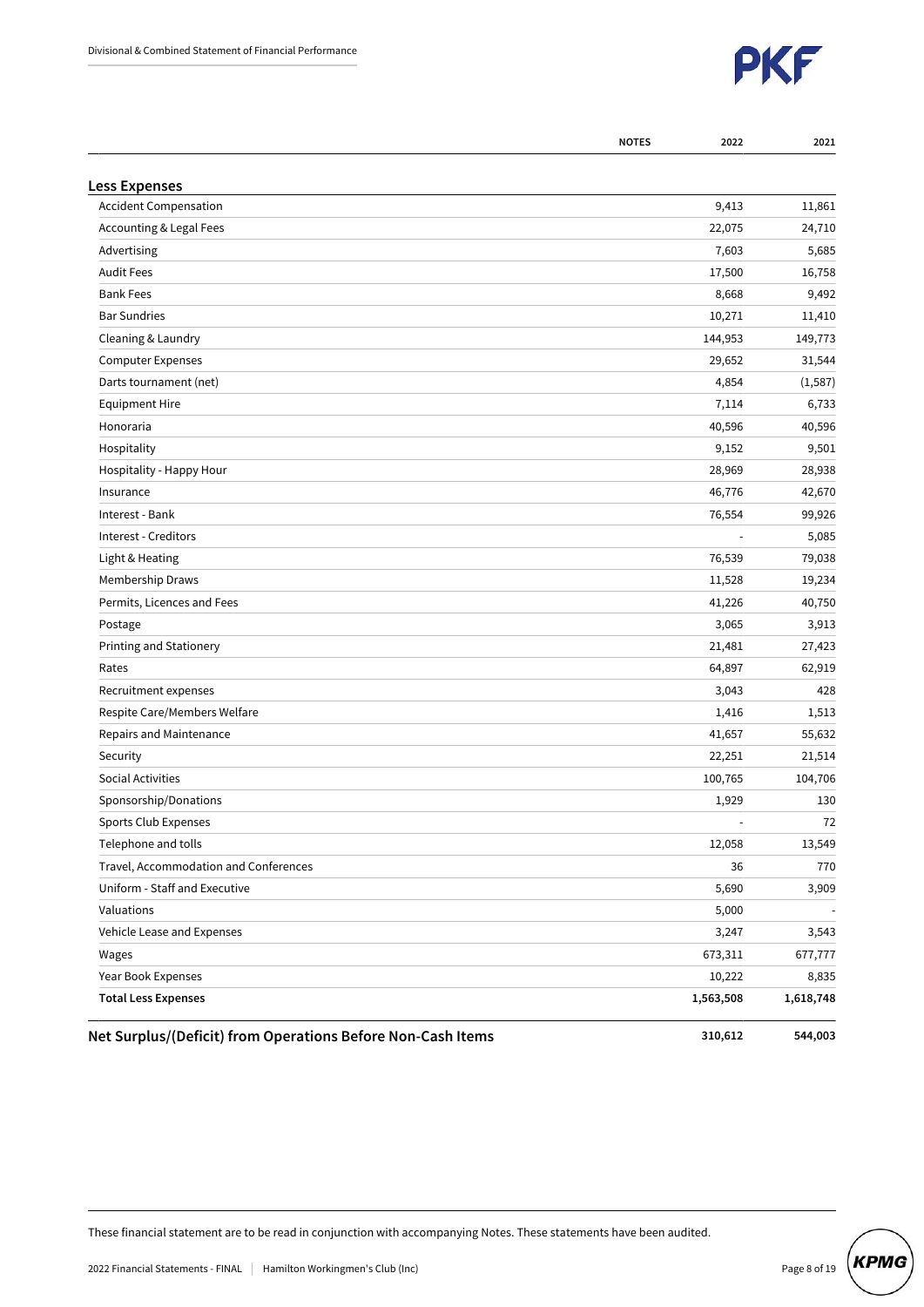

|                                             | <b>NOTES</b> | 2022      | 2021    |
|---------------------------------------------|--------------|-----------|---------|
|                                             |              |           |         |
| Net Surplus/(Deficit) Before Non-Cash Items |              | 310,612   | 544,003 |
| <b>Non-Cash Items</b>                       |              |           |         |
| Depreciation                                |              | 377,956   | 389,171 |
| Loss on Disposal of Fixed Assets            |              | 1,063     | 17,584  |
| <b>Total Non-Cash Items</b>                 |              | 379,018   | 406,755 |
| <b>Net Surplus/(Deficit)</b>                |              | (68, 406) | 137,248 |

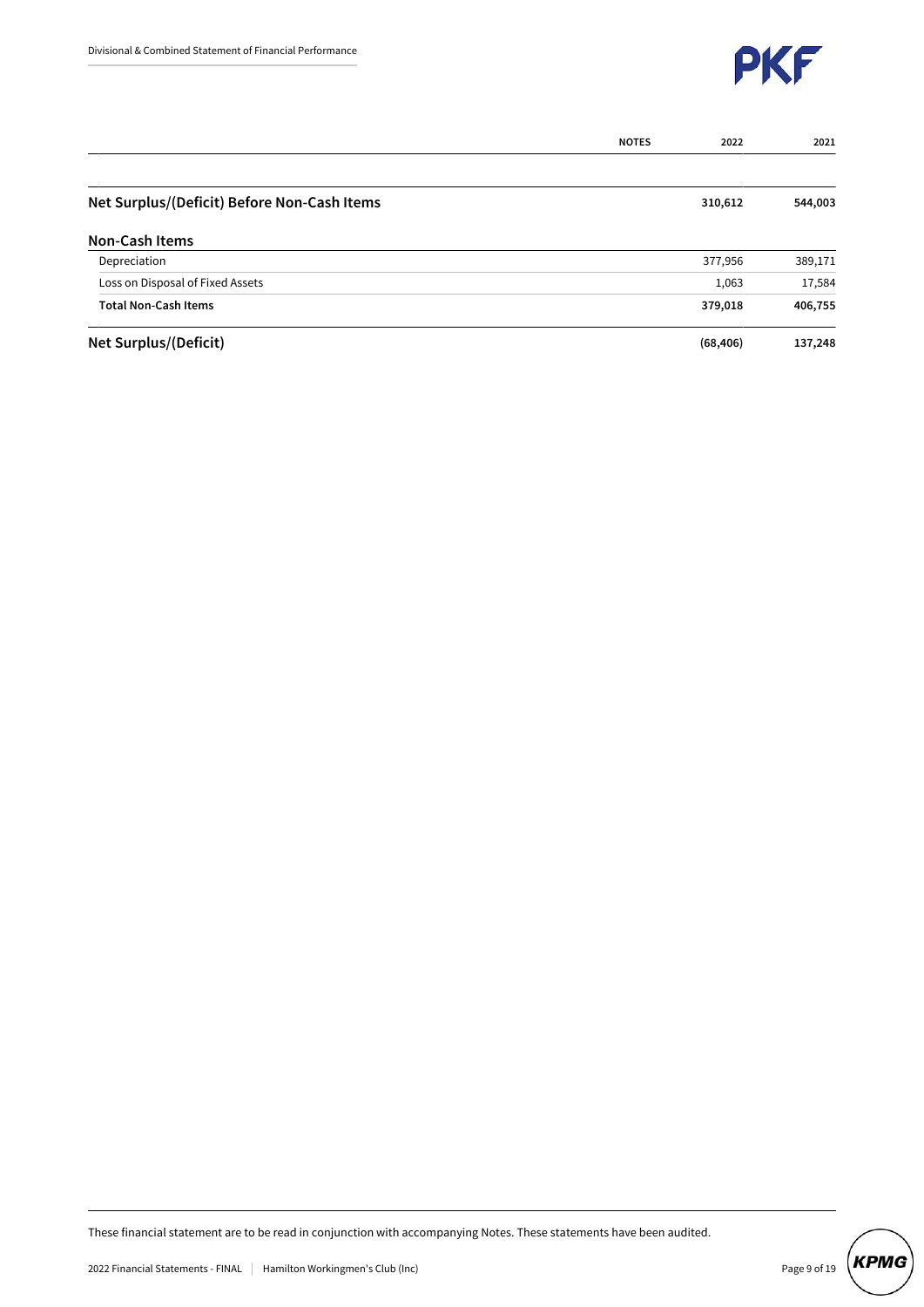

# **Statement of Movements in General Funds**

### **Hamilton Workingmen's Club (Inc) For the year ended 31 March 2022**

|                                                | 2022      | 2021      |
|------------------------------------------------|-----------|-----------|
| <b>Movements in General Funds</b>              |           |           |
| Opening Balance                                | 5,706,836 | 5,569,589 |
| Recognised Income and Expenditure              |           |           |
| Net Surplus/(Deficit)                          | (68, 406) | 137,248   |
| <b>Total Recognised Income and Expenditure</b> | (68, 406) | 137,248   |
| <b>Closing Balance</b>                         | 5,638,431 | 5,706,836 |

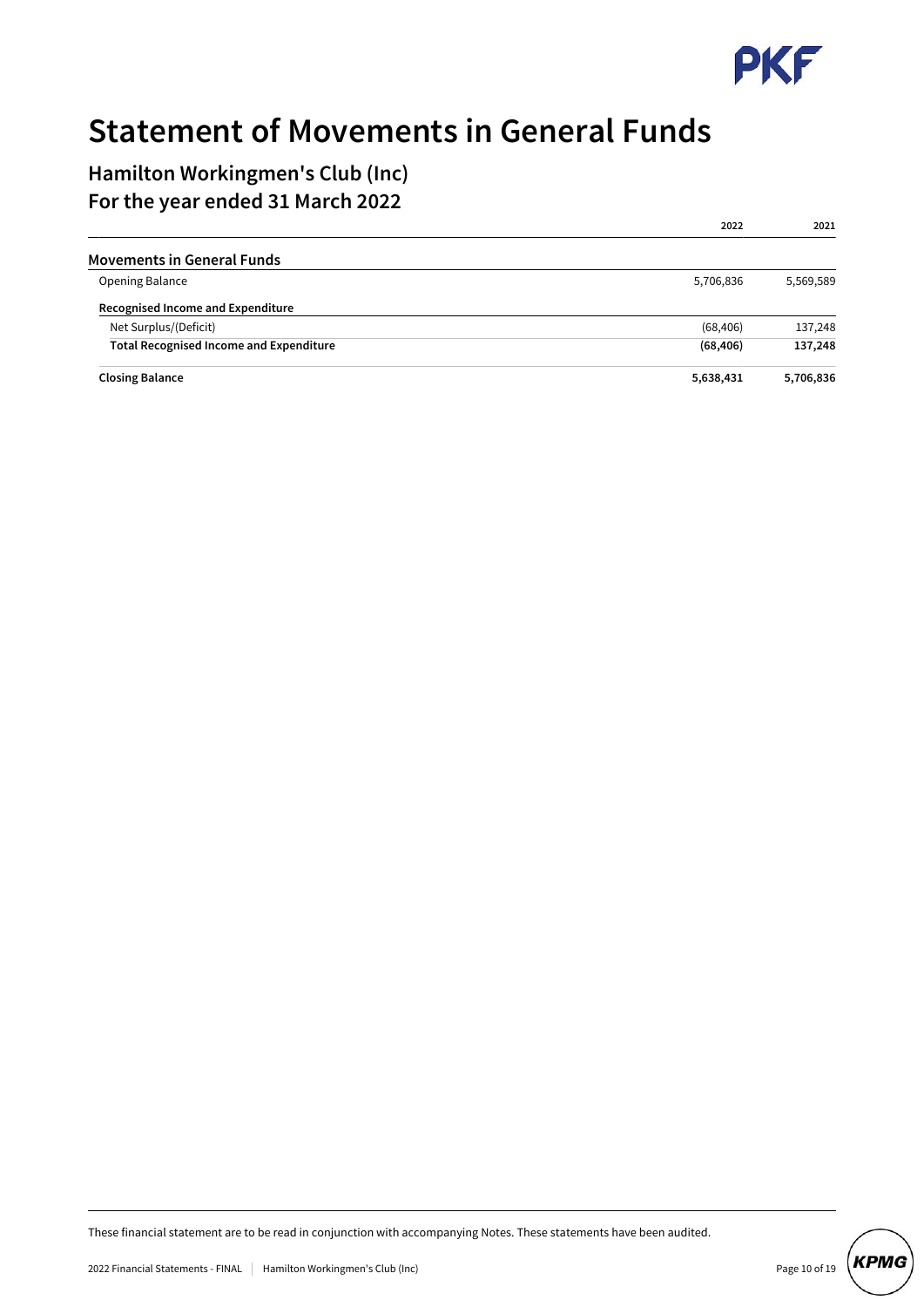

## **Statement of Financial Position**

### **Hamilton Workingmen's Club (Inc) As at 31 March 2022**

|                                  | <b>NOTES</b>   | 31 MAR 2022         | 31 MAR 2021 |
|----------------------------------|----------------|---------------------|-------------|
| Assets                           |                |                     |             |
| <b>Current Assets</b>            |                |                     |             |
| Cash & Bank Balances             | $\overline{4}$ | 406,275             | 523,025     |
| <b>Accounts Receivable</b>       | 5              | 18,222              | 15,815      |
| Prepayments                      |                | 34,015              | 44,963      |
| Stock on Hand                    | 6              | 49,287              | 42,849      |
| <b>Total Current Assets</b>      |                | 507,800             | 626,652     |
| <b>Non Current Assets</b>        |                |                     |             |
| Property, Plant & Equipment      | 13             | 6,901,821           | 7,222,010   |
| <b>Investment Property</b>       | 12             | 2,125,306           | 2,149,957   |
| <b>Total Non Current Assets</b>  |                | 9,027,127           | 9,371,967   |
| <b>Total Assets</b>              |                | 9,534,927           | 9,998,619   |
| Liabilities                      |                |                     |             |
| <b>Current Liabilities</b>       |                |                     |             |
| <b>ANZ Flexi Facility</b>        |                |                     | 3,804       |
| Payables & Accruals              | $\overline{7}$ | 478,654             | 634,059     |
| <b>GST Payable</b>               |                | 47,812              | 76,577      |
| Loans                            | 8              | 263,044             | 220,598     |
| <b>Total Current Liabilities</b> |                | 789,510             | 935,038     |
| <b>Non Current Liabilities</b>   |                |                     |             |
| Loans                            | 8              | 3,106,987           | 3,356,745   |
| <b>Total Liabilities</b>         |                | 3,896,497           | 4,291,782   |
| <b>Net Assets</b>                |                | 5,638,431           | 5,706,836   |
| <b>General Funds</b>             |                |                     |             |
| <b>Accumulated Funds</b>         |                | 5,638,431           | 5,706,836   |
| Total General/Funds              |                | 5,638,431           | 5,706,836   |
| President                        | Date           |                     |             |
|                                  |                | Date 19 - 05 - 2022 |             |

Treasurer

These financial statement are to be read in conjunction with accompanying Notes. These statements have been audited.

*KPMG*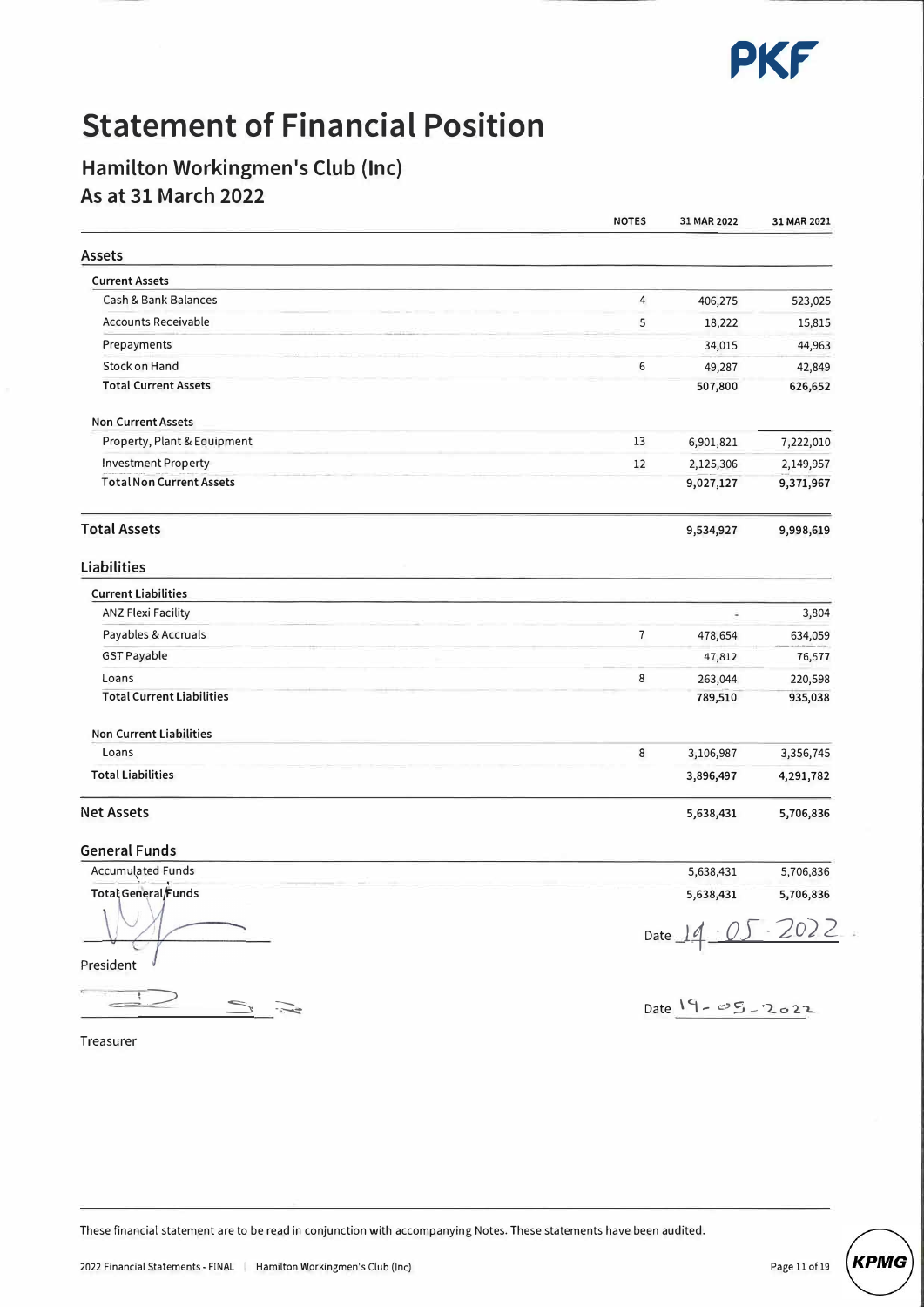

# **Statement of Cash Flows**

**Hamilton Workingmen's Club (Inc) For the year ended 31 March 2022**

|                                             | 2022        | 2021        |
|---------------------------------------------|-------------|-------------|
| 1. Cash Flows from Operating Activties      |             |             |
| Cash was provided From:                     |             |             |
| <b>Bar Takings</b>                          | 917,261     | 1,044,299   |
| Gaming Machines - Main club                 | 983,744     | 1,169,475   |
| Restaurant                                  | 722,772     | 787,415     |
| Government Grant - Covid-19 Wage Subsidy    | 498,457     | 535,334     |
| <b>Other Sources</b>                        | 391,144     | 242,878     |
| Subscriptions                               | 152,837     | 219,961     |
| <b>Interest Received</b>                    | 303         | 242         |
| <b>Total Cash was provided From:</b>        | 3,666,518   | 3,999,604   |
| Cash was disbursed to:                      |             |             |
| Payment to Other Suppliers & Employees      | (3,334,256) | (3,259,092) |
| <b>Interest Paid</b>                        | (147, 525)  | (207, 920)  |
| Total Cash was disbursed to:                | (3,481,781) | (3,467,012) |
| Net Cash Flows from Operating Activities    | 184,737     | 532,592     |
| <b>Cash Flows from Investing Activities</b> |             |             |
| <b>Cash was Provided From:</b>              |             |             |
| Proceeds from Sale of Fixed Assets          |             | 600         |
| <b>Total Cash was Provided From:</b>        |             | 600         |
| Cash was disbursed to:                      |             |             |
| Purchase of fixed Assets                    | (90, 370)   | (125, 372)  |
| Total Cash was disbursed to:                | (90, 370)   | (125, 372)  |
| Net Cash flows from Investing Activities    | (90, 370)   | (124, 772)  |
| <b>Cash flow from Financing Activities</b>  |             |             |
| Cash was provided from:                     |             |             |
| <b>Term Loans</b>                           |             | 87,400      |
| Total Cash was provided from:               |             | 87,400      |
| Cash was disbursed to:                      |             |             |
| Term Loans                                  | (211, 117)  | (262, 918)  |
| Total Cash was disbursed to:                | (211, 117)  | (262, 918)  |
| Net Cash Flows from Financing Activities    | (211, 117)  | (175, 518)  |
| Net Increase/(Decrease) in Cash Held        | (116, 750)  | 232,302     |
| Cash at the Beginning of the Year           | 523,025     | 290,723     |
| Cash at the End of the Year                 | 406,275     | 523,025     |

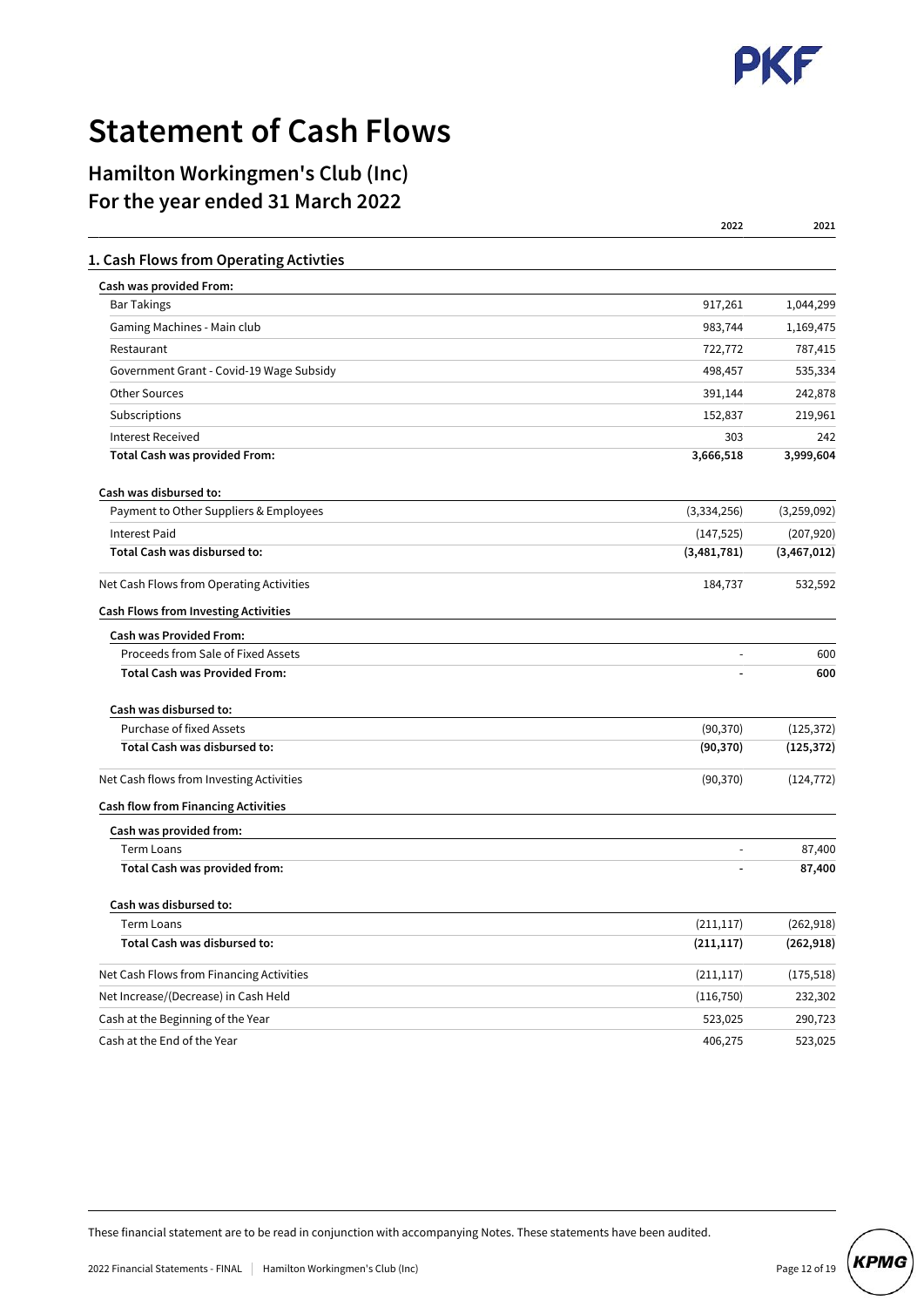# **Notes to the Financial Statements**

### **Hamilton Workingmen's Club (Inc) For the year ended 31 March 2022**

#### **1. Statement of Accounting Policies**

#### **Reporting Entity**

Hamilton Workingmen's Club (Inc) (the 'Çlub') is a chartered club incorporated under the Incorporated Societies Act 1908. The Club provides recreational facilities as a fellowship and social club for the use and welfare of its members.

#### **Basis of Preparation**

The financial statements have been prepared in accordance with New Zealand Generally Accepted Accounting Practice ("NZ GAAP"). They comply with Public Benefit Entity Standards Reduced Disclosure Regime ("PBE Standards RDR") and Public Benefit Entity International Public Sector Accounting Standards ("PBE IPSAS") that have been authorised for use by the External Reporting Board for Not-for-Profit entities.

Hamilton Workingmen's Club (Inc) is a not for profit public benefit entity and is eligible to apply Tier 2 PBE standards on the basis that it does not have public accountability and is not defined as large.

#### **Going Concern Disclosure**

We are now over two years of living with the pandemic that is COVID and all of its variants.

Once again the Club had challenging times with months of complete lockdowns followed by months of severe restrictions. The move from Alert Levels to the Traffic Framework was supposed to make it easier for businesses to stay open, however the quick move to the RED traffic light as well as the vaccine mandate for hospitality and the requirement for vaccine passes for entry just made times more difficult.

Despite this, when the Club was able to open fully to members and affiliates, patronage was very strong and the messages we received from members thanking us for our efforts and diligence in keeping our community safe.

In the past 12 months we have signed a new lease with Jan's Cars in our property on Commerce St.

The Club received \$498K in wage subsidy and Resurgence Support Subsidy over the past 12 months. We previously applied for the COVID Business loan which was \$87K and interest free for two years and used this money to upgrade gaming machines without requiring a bank loan.

We have an overdraft facility of \$250K but have managed to go throughout the year without having to use it.

The Club is fully up to date with all PAYE and GST payments and has paid off the deferred GST debt from last year.

There have been significant increases in charges from all of our suppliers and contractors and regular supply chain delivery issues. We have also had 15 staff away isolating with either COVID or a household member who has COVID. The club expects this to continue for the next few months.

Membership renewals and new members remain strong with 636 new members joining in the past 12 months.

Bar sales were down \$127K on last year, while kitchen sales were down only \$65K, and gaming income is down \$185K. All of these lower returns are a direct result of COVID shutdowns and restrictions.

Despite all of this, the Club posted a \$310K surplus before depreciation profit and an after depreciation loss of \$68k. Considering the difficult times we've had, this is a positive result.

Based on the information above, the executive and management believe that it remains appropriate to prepare the financial statements on a going concern basis and have a reasonable expectation that the Club will comply with the requirements of the debt facilities for the next twelve months.

**KPMC**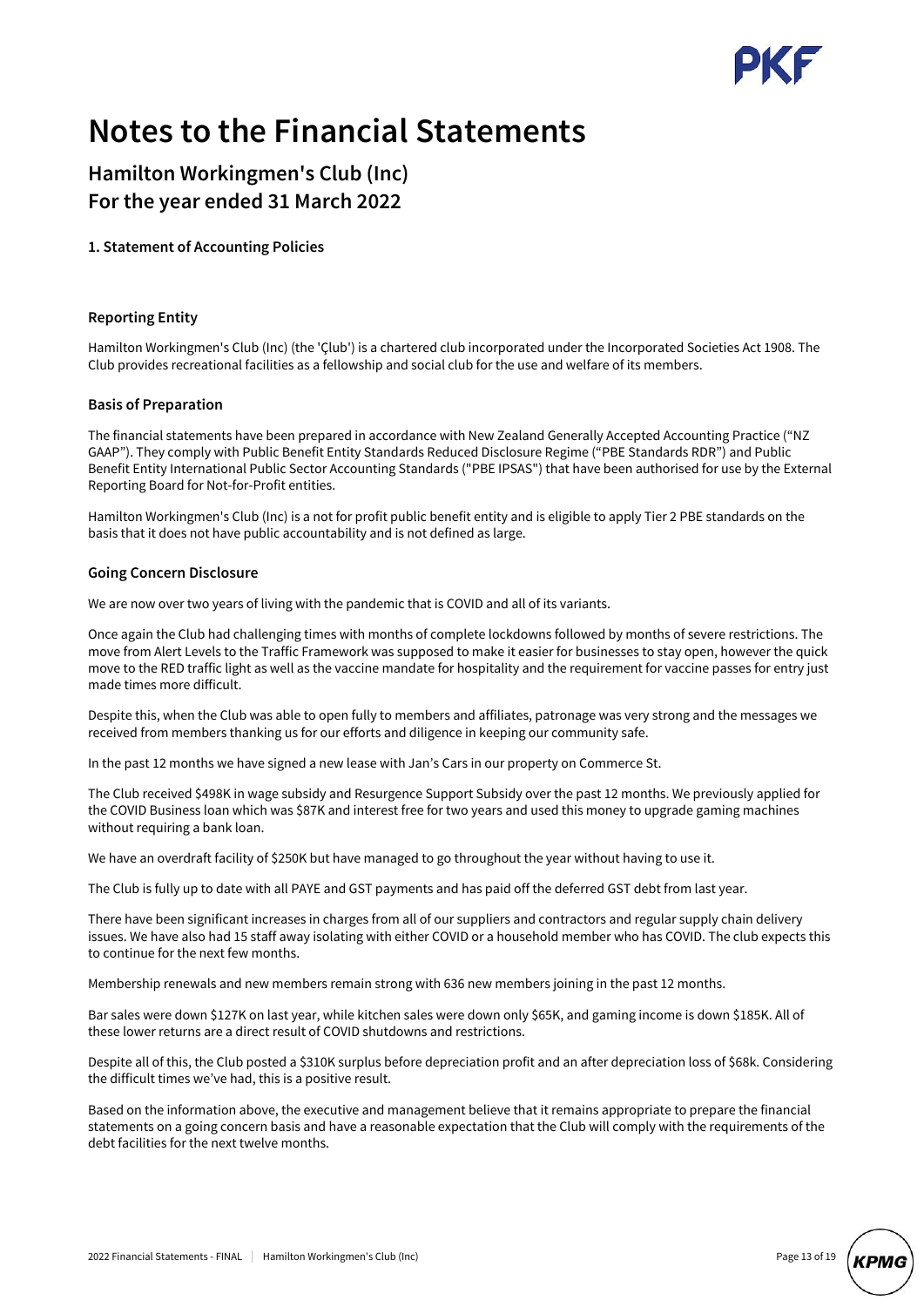

#### **Basis of Measurement**

The financial statements have been prepared on the historical cost basis.

#### **Functional & Presentation Currency**

These financial statements are presented in NZD.

#### **Specific Accounting Policies**

The following specific accounting policies which materially affect the measurement of the Divisional & Combined Statement of Financial Performance and Statement of Financial Position have been applied:

#### *Revenue*

Revenue is recognised as follows:

#### Donations and grants

Donation and grant income is recognised depending on whether or not there is a "use or return" condition attached. Where no use or return conditions are attached, the revenue is recorded as income when the cash is received. Where income includes a use or return condition, it is initially recorded as a liability on receipt, and subsequently recognised within the Statement of Financial Performance as the conditions are met. For the year ended 31 March 2022, the Club received a total of \$345,066 of Government Covid-19 Wage Subsidy and \$153,391 in Resurgence Support Subsidy, and this has been utilised in full as all conditions were met.

#### Revenue from providing goods and services

Revenue is recognised on an accrual basis as underlying goods and services are provided.

#### Interest Income

Interest is recognised on an accrual basis.

#### *Stock on Hand*

Inventories are recognised at lower of cost and net realisable value, determined on a first-in first-out basis. There is no damaged or obsolete stock.

#### *Trade Receivables*

Trade Receivables are recognised at estimated realisable value.

#### *Income Tax*

No liability from income tax arises on the basis that the Club is a non-profit entity that trades within the circle of its membership.

#### *Goods and Services Taxation*

Revenues and expenses have been recognised in the financial statements exclusive of GST. All items in the Statement of Financial Position are stated net of GST except for receivables and payables which are stated inclusive of GST.

*Investment Property* 

Investment properties are valued initially at cost then depreciated over their useful lives using the same rates as land and buildings.

#### *Changes in Accounting Policies*

There have been no changes in accounting policies. All policies have been applied on a basis consistent with those from previous financial statements.

#### *Property, Plant & Equipment*

Property, Plant & Equipment are recognised at Cost less aggregate depreciation. Depreciation has been calculated using the rates to spread the assets cost over its estimated useful life. Gains and losses on disposal of fixed assets are taken into account in determining the operating result for the year.

| KPMC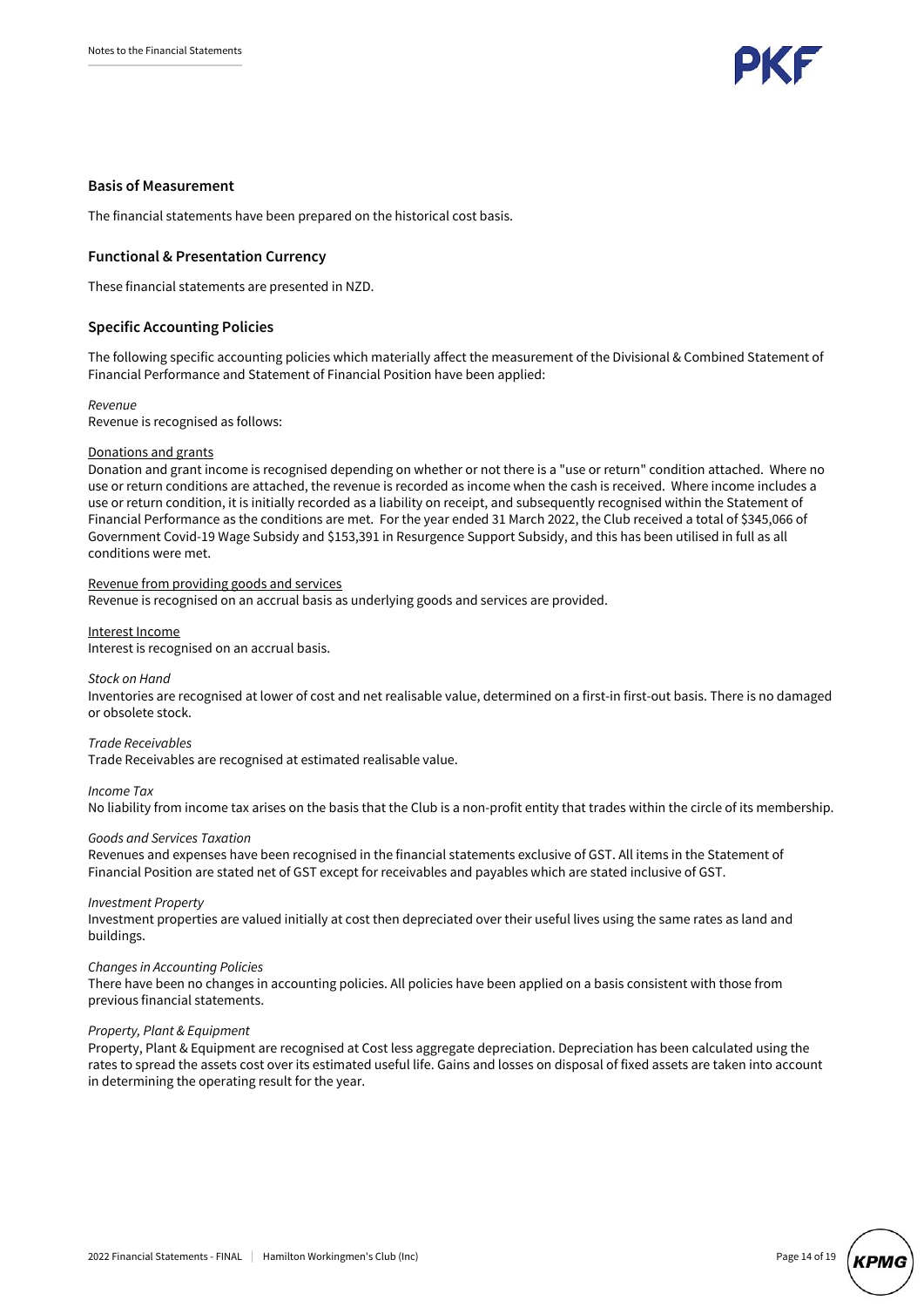

**2022 2021**

| Land                          | 0% DV                 |
|-------------------------------|-----------------------|
| <b>Buildings</b>              | 2% SL                 |
| Leasehold Improvements        | 20% DV                |
| Plant and Equipment           | 10-50% DV & 0-50% SL  |
| <b>Furniture and Fittings</b> | 10-25% DV & 10-20% SL |
| Land Improvement              | 1%-3% SL              |

| 8 Ball/Pool                          | 1,653          | 2,302     |
|--------------------------------------|----------------|-----------|
| Bar Sales - Main Club                | 917,261        | 1,044,299 |
| Catering                             | 722,772        | 787,415   |
| Cigarette Commission                 | 1,247          | 1,372     |
| Conservatory Room Hire               | 5,530          | 4,940     |
| Covid Wage Subsidy Received          | 345,066        | 535,334   |
| <b>Donations Received</b>            | $\blacksquare$ | 4,000     |
| Gaming Income - Main Club            | 983,744        | 1,169,475 |
| Housie Income                        | 1,917          | 627       |
| <b>Income Snooker</b>                | 1,392          | 2,048     |
| Inhouse Advertising Income           | ÷,             | 125       |
| Interest Received - General          | 264            | 214       |
| Interest Received - Gaming           | 39             | 27        |
| Off Licence                          | 2,173          | 6,037     |
| <b>Pavilion Bar</b>                  | 76,254         | 79,294    |
| Rent Received - Commercial           | 221,527        | 195,920   |
| Rent Received - Commerce Street Flat | 30,660         | 26,990    |
| Rebates                              | 22,819         | 18,330    |
| Resurgence Support Subsidy           | 153,391        |           |
| Room Hire                            | 757            | 1,152     |
| Subscription Income                  | 176,497        | 181,005   |
| Vehicle Receipts                     | 29,722         | 35,443    |
| <b>Total Revenue</b>                 | 3,694,686      | 4,096,349 |
|                                      | 2022           | 2021      |

| 3. Employee Benefit Expenses    |           |           |
|---------------------------------|-----------|-----------|
| Wages & Salaries                | 1.231.750 | 1.236.414 |
| Total Employee Benefit Expenses | 1,231,750 | 1,236,414 |

2022 Financial Statements - FINAL | Hamilton Workingmen's Club (Inc)  $\overline{P}$  Page 15 of 19  $\overline{NPMG}$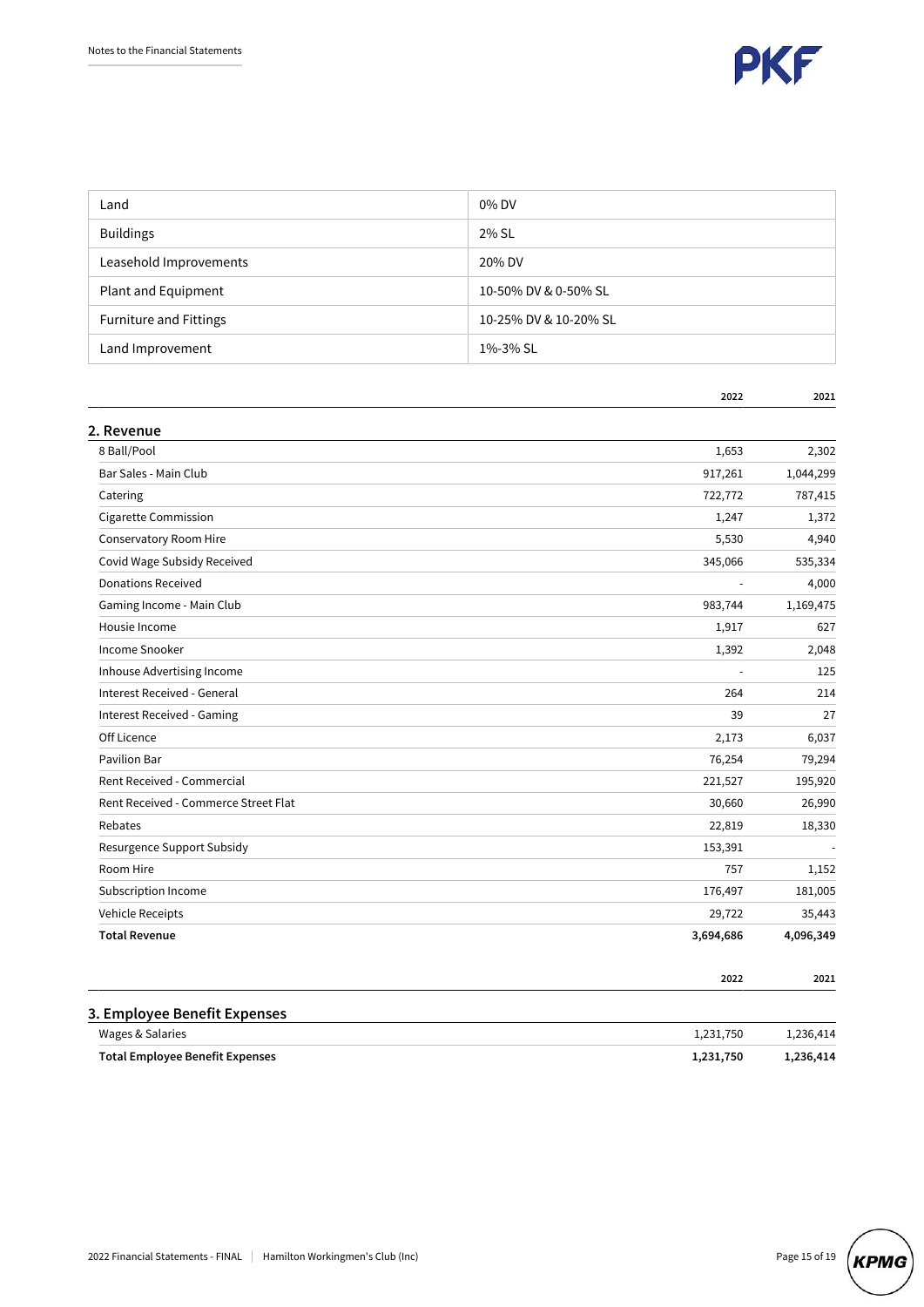

|                                            | 2022      | 2021      |
|--------------------------------------------|-----------|-----------|
| 4. Cash & Bank Balances                    |           |           |
| <b>Cash Balance</b>                        |           |           |
| Cash on Hand                               | 51,454    | 51,600    |
| <b>ANZ Current Account</b>                 | 354,821   | 471,425   |
| <b>Total Cash &amp; Bank Balances</b>      | 406,275   | 523,025   |
|                                            | 2022      | 2021      |
| 5. Current Receivables                     |           |           |
| <b>Accounts Receivable</b>                 | 18,222    | 15,815    |
| <b>Total Current Receivables</b>           | 18,222    | 15,815    |
|                                            | 2022      | 2021      |
| 6. Stock on Hand                           |           |           |
| <b>Stock on Hand</b>                       |           |           |
| Liquor - Main Bar                          | 29,605    | 26,762    |
| Liquor - Pavilion                          | 3,469     | 2,992     |
| Restaurant                                 | 16,213    | 13,095    |
| <b>Total Stock on Hand</b>                 | 49,287    | 42,849    |
|                                            | 2022      | 2021      |
| 7. Payables & Accruals                     |           |           |
| Accounts Payable                           | 146,752   | 244,754   |
| <b>Other Payables &amp; Accruals</b>       |           |           |
| Subscriptions in Advance                   | 42,110    | 65,771    |
| Sub Section Funds                          | 111,852   | 111,852   |
| Holiday Pay & Wage Accruals                | 173,221   | 204,864   |
| Key Deposits Snooker                       | 1,850     | 1,950     |
| Income in Advance                          | 2,870     | 4,868     |
| <b>Total Other Payables &amp; Accruals</b> | 331,902   | 389,304   |
| <b>Total Payables &amp; Accruals</b>       | 478,654   | 634,059   |
|                                            | 2022      | 2021      |
| 8. Loans & Borrowings                      |           |           |
| Liabilities                                |           |           |
| <b>Current Liability</b>                   | 263,043   | 220,598   |
| Non-Current Liability                      | 3,106,987 | 3,356,745 |
| <b>Total Loans &amp; Borrowings</b>        | 3,370,030 | 3,577,343 |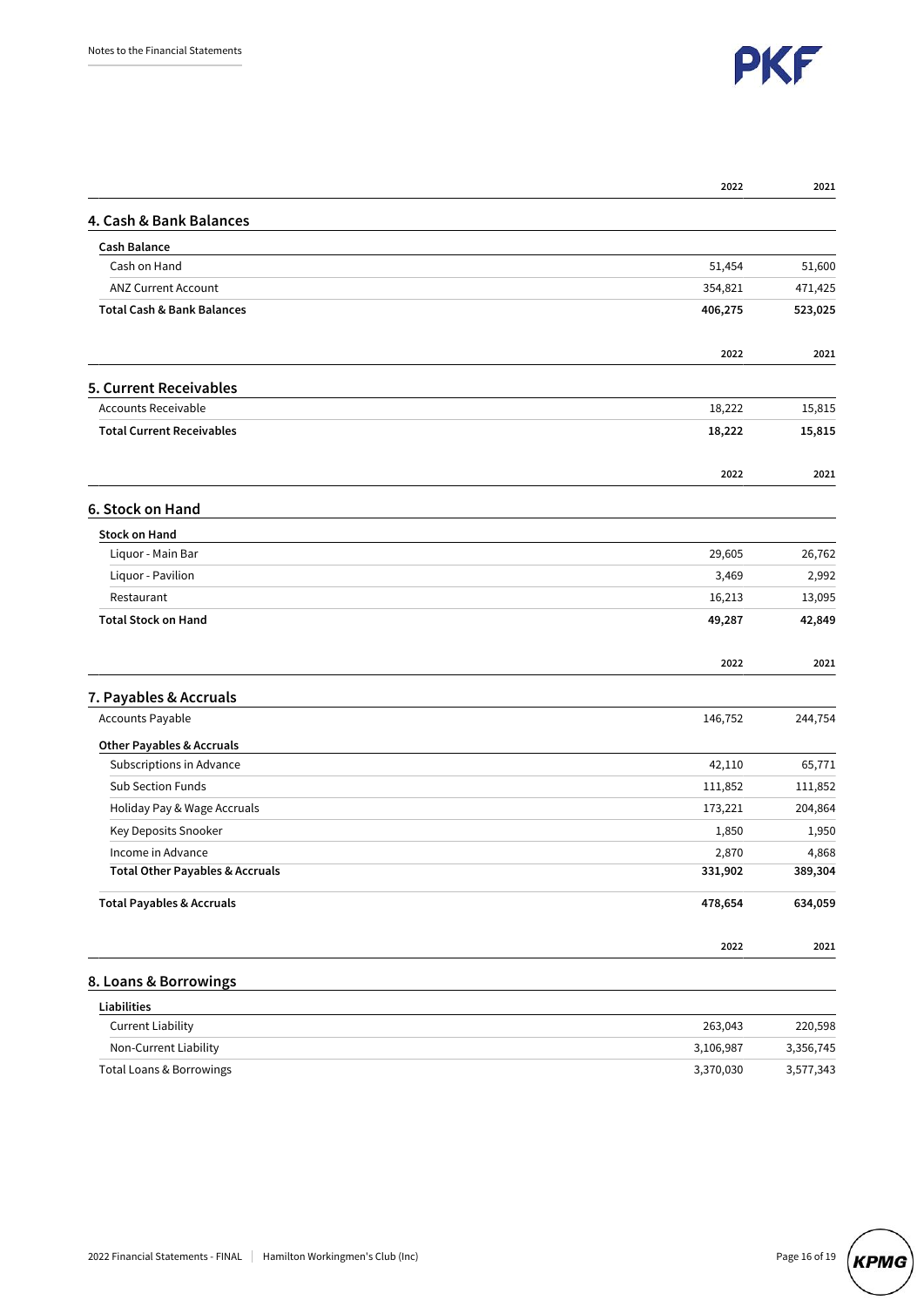

#### ANZ Loan 1021

Security - New Server

#### ANZ Loan 1022

Security - 18 King Street & Main Club

#### ANZ Loan 1023

Security - Main Club Restaurant Extension

#### ANZ Loan 1025

Security - Gaming Machines

#### ANZ Loan 1026

Security - Main Club Air-conditioner

#### ANZ Loan 1028

Security - Cash Counting Machine

#### IRD Small Business Loan

Security - none

|                                                          | 2022   | 2021   |
|----------------------------------------------------------|--------|--------|
| 9. Operating Lease Commitments                           |        |        |
| Lease commitments under non cancellable operating leases |        |        |
| Due within one year                                      | 15.588 | 18,900 |
| Due beyond one year but not beyond five years            | 49.357 | 15,750 |
| <b>Total Operating Lease Commitments</b>                 | 64,945 | 34,650 |

#### **10. Financial Instruments**

Financial instruments which potentially subject the entity to credit risk consist of bank balances.

The carrying value of financial instruments as stated at 31 March 2022 is a reasonable estimate of fair value.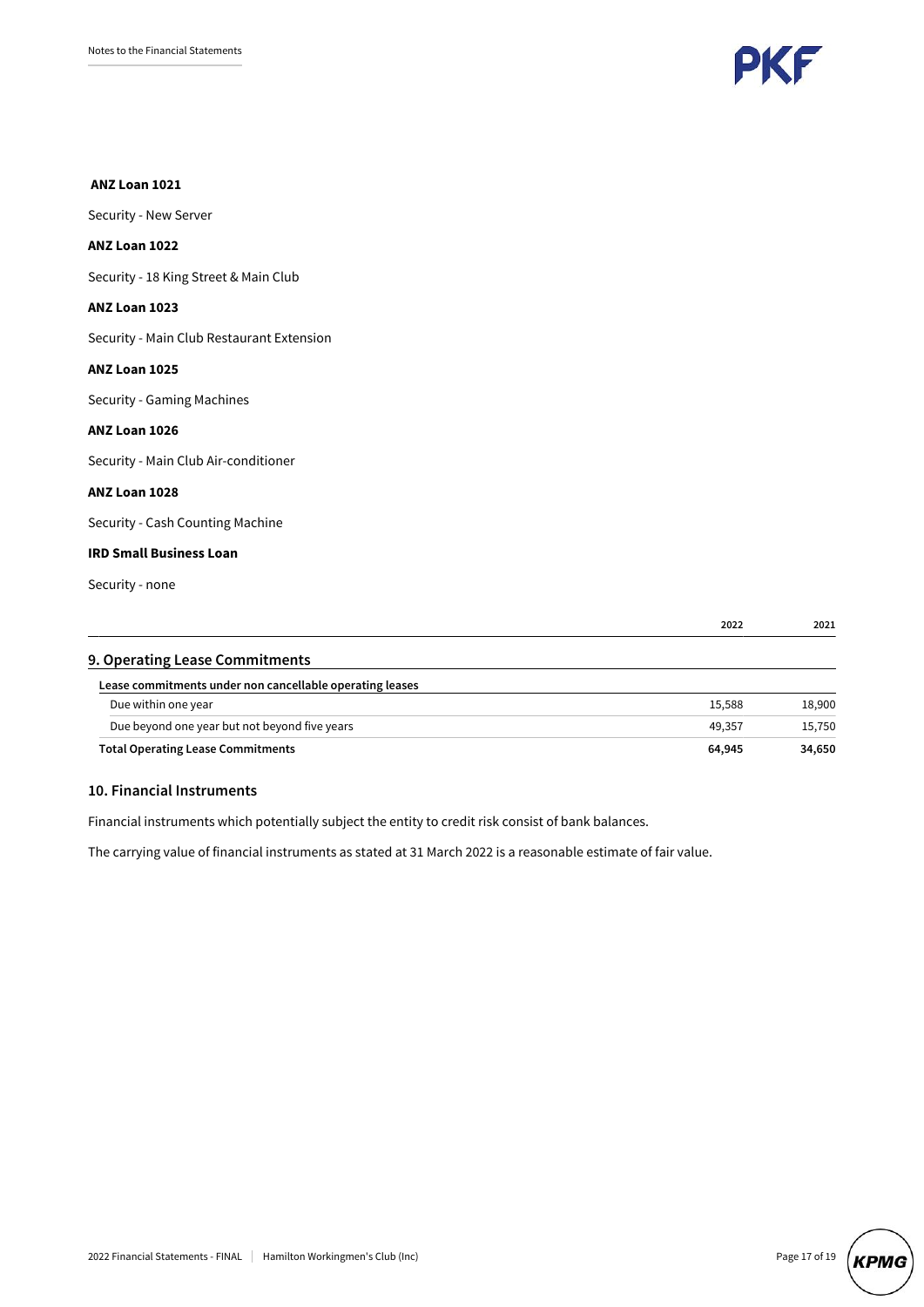

|                                                                                                                                                                                                                                                    | 2022    | 2021    |
|----------------------------------------------------------------------------------------------------------------------------------------------------------------------------------------------------------------------------------------------------|---------|---------|
| 11. HWMC Subsections                                                                                                                                                                                                                               |         |         |
| The following balances represent funds held in Hamilton Workingmen's Club subsections accounts as at<br>31 March 2022. These balances are not included in the club's financial statements as they are controlled by<br>the individual subsections. |         |         |
| <b>HWMC Raffles</b>                                                                                                                                                                                                                                | 22,489  | 18,756  |
| Fishing                                                                                                                                                                                                                                            | 6,003   | 7,441   |
| <b>Sixty Plus</b>                                                                                                                                                                                                                                  | 14,014  | 14,223  |
| <b>Outdoor Bowls</b>                                                                                                                                                                                                                               | 5,392   | 3,485   |
| <b>Outdoor Bowls Nationals</b>                                                                                                                                                                                                                     | 8,127   | 8,127   |
| <b>Indoor Bowls</b>                                                                                                                                                                                                                                | 21,224  | 28,650  |
| Snooker                                                                                                                                                                                                                                            | 3,972   | 7,999   |
| Golf                                                                                                                                                                                                                                               | 5,659   | 8,964   |
| 8 Ball                                                                                                                                                                                                                                             |         | 4,799   |
| Gun                                                                                                                                                                                                                                                |         |         |
| Darts                                                                                                                                                                                                                                              | 8,471   | 12,546  |
| Cards                                                                                                                                                                                                                                              | 18,168  | 18,241  |
| <b>Staff Social</b>                                                                                                                                                                                                                                | 22,646  | 34,779  |
| Cricket                                                                                                                                                                                                                                            | ÷,      |         |
| <b>Hamilton Senior Citizens</b>                                                                                                                                                                                                                    | 2,425   | 2,985   |
| <b>FJBC</b>                                                                                                                                                                                                                                        | 19,390  | 18,004  |
| Poker                                                                                                                                                                                                                                              | 16,717  | 19,906  |
| <b>Poker Tournament Entries</b>                                                                                                                                                                                                                    | 5,320   | 1,650   |
| Car Club                                                                                                                                                                                                                                           | 9,121   | 8,811   |
| Executive                                                                                                                                                                                                                                          | 5,086   | 701     |
| <b>Total HWMC Subsections</b>                                                                                                                                                                                                                      | 194,224 | 220,067 |
|                                                                                                                                                                                                                                                    |         |         |

**2022 2021**

#### **12. Investment Property**

| Cost                             | 2,502,441                | 2,502,441  |
|----------------------------------|--------------------------|------------|
| Additions                        | $\overline{\phantom{0}}$ | -          |
| Disposals                        | <b>-</b>                 |            |
| Depreciation                     | (24, 651)                | (24, 650)  |
| <b>Accumulated Depreciation</b>  | (352, 484)               | (327, 834) |
| <b>Total Investment Property</b> | 2,125,306                | 2,149,957  |

Investment property comprises a number of commercial properties that are leased to third parties. Each of the lease contains an initial non-cancellable period.